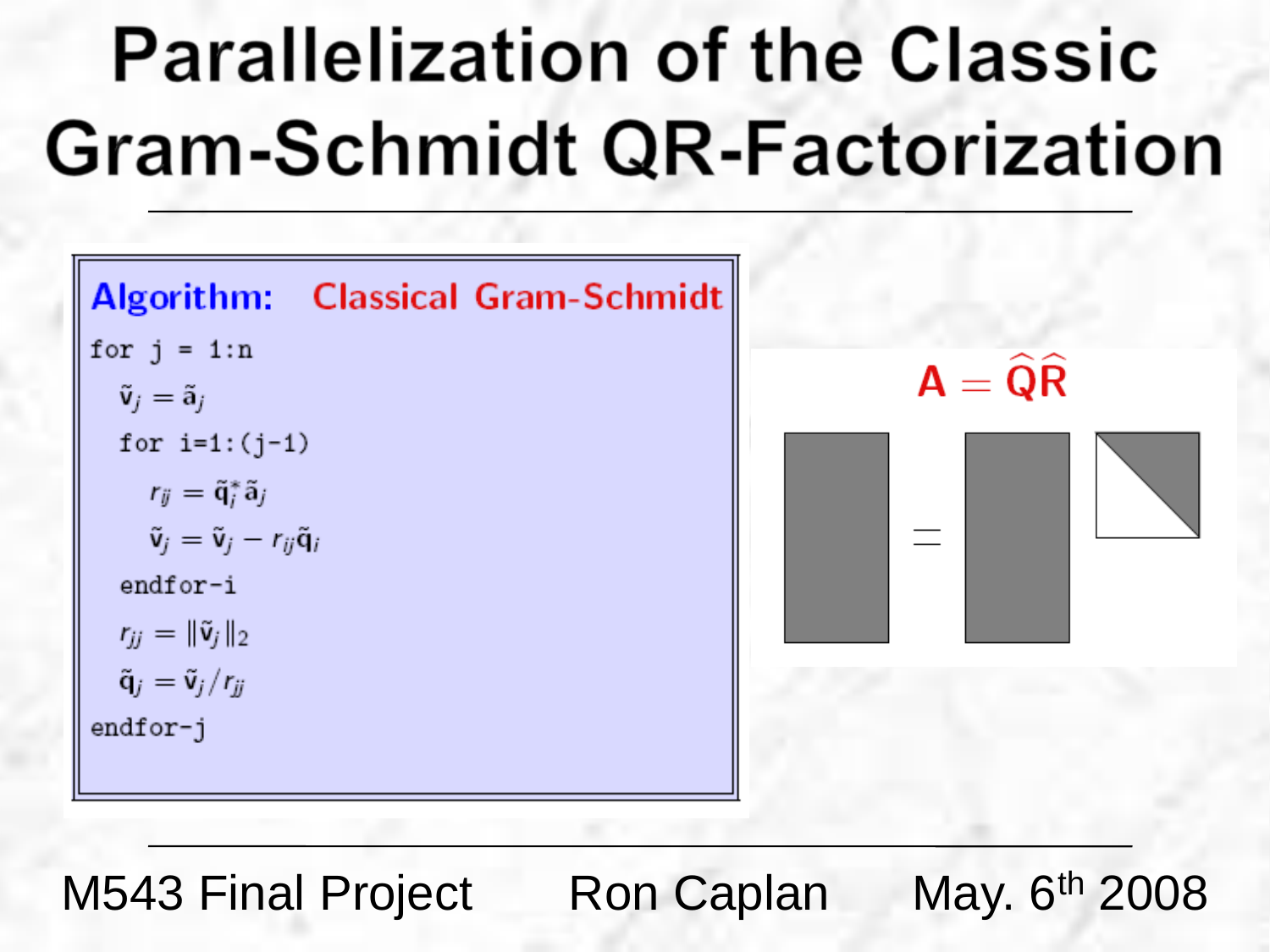# Overview

□ Introduction MATLAB vs. FORTRAN Parallelization with MPI Parallel Computation Results □ Conclusion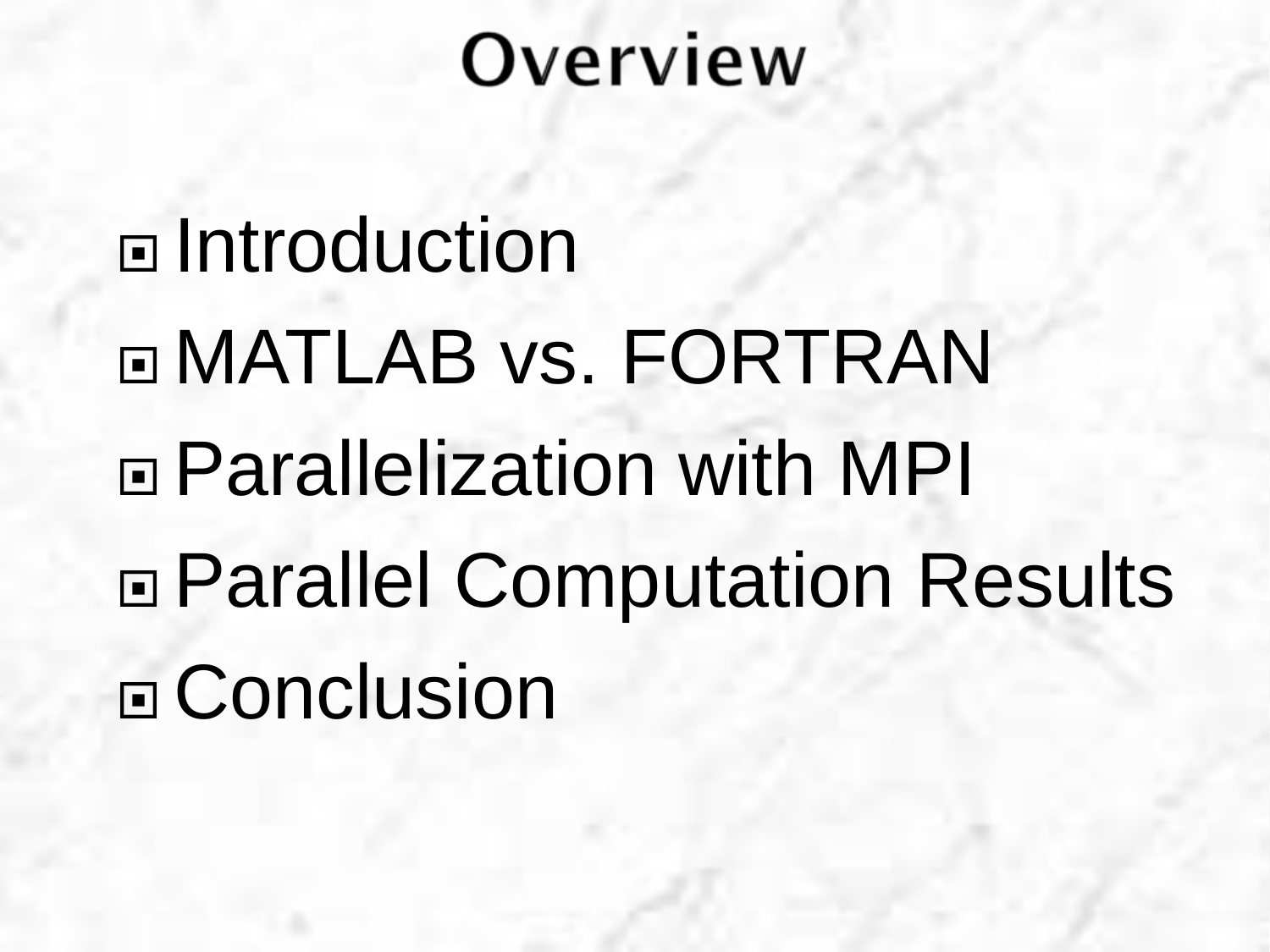## Introduction

"It is well established that the classical Gram-Schmidt process is one of the unstable ones. Consequently it is rarely used, except sometimes on parallel computers in situations where advantages in communication may outweigh the disadvantage of instability."

**- Trefethem-Bau pg. 66**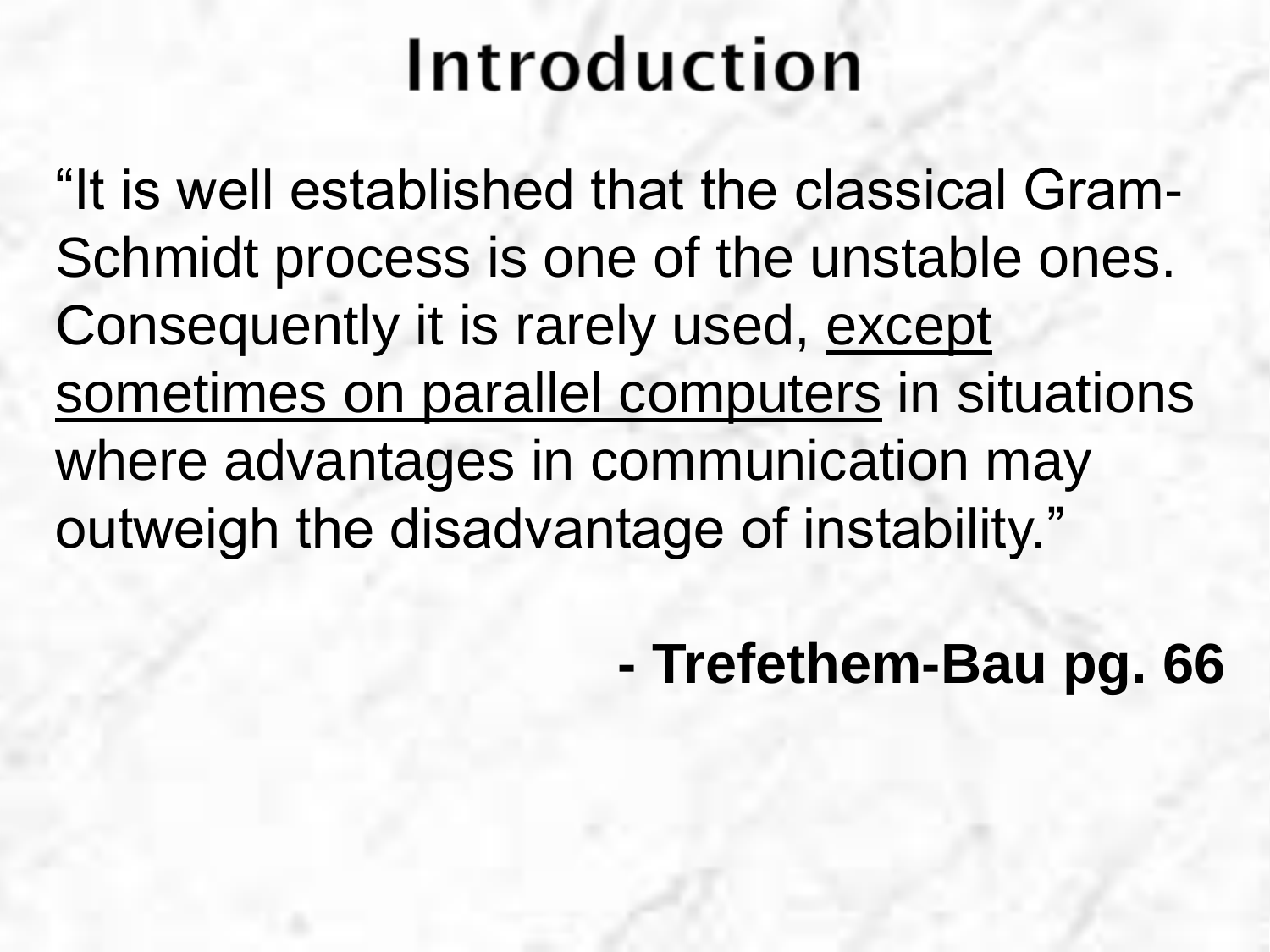### **MATLAB vs. FORTRAN**

Pentium 4 2.0 Ghz with 512 KB cache, 512MB RDRAM running Windows XP MATLAB Student Version 7 and g95 with cygwin

> Each run is done 5 times and the times averaged. In-between runs, memory is cleared.

call etime (elapsed, t1)  
\ndo j = 1,N  
\nv\_j = A(:,j)  
\ndo i = 1, (j-1)  
\nR(i,j) = dot-product(Q(:,i), A(:,j)) | R(i,j) = Q(:,i) \* A(:,j);  
\nv\_j = v\_j - (R(i,j)\*Q(:,i))  
\nenddo  
\ncall norm(v\_j, M, R(j,j))  
\nQ(:,j) = v\_j/R(j,j)  
\nenddo  
\ncall etime (elapsed, t2)  
\nendtime = etime (clock, t);  
\n
$$
\begin{bmatrix}\nt = clock;\nt = clock;\nt = clock;\nt = 1:(j-1)  
\nfor j = 1:n  
\nfor j = 1:n  
\nfor j = 1:n  
\nfor j = 1:n  
\nfor j = 1:(j-1)  
\nR(i,j) = Q(:,i) * A(:,j);\n  
\ny_j = v_j - R(i,j)*Q(:,i);  
\nendt  
\nendt
$$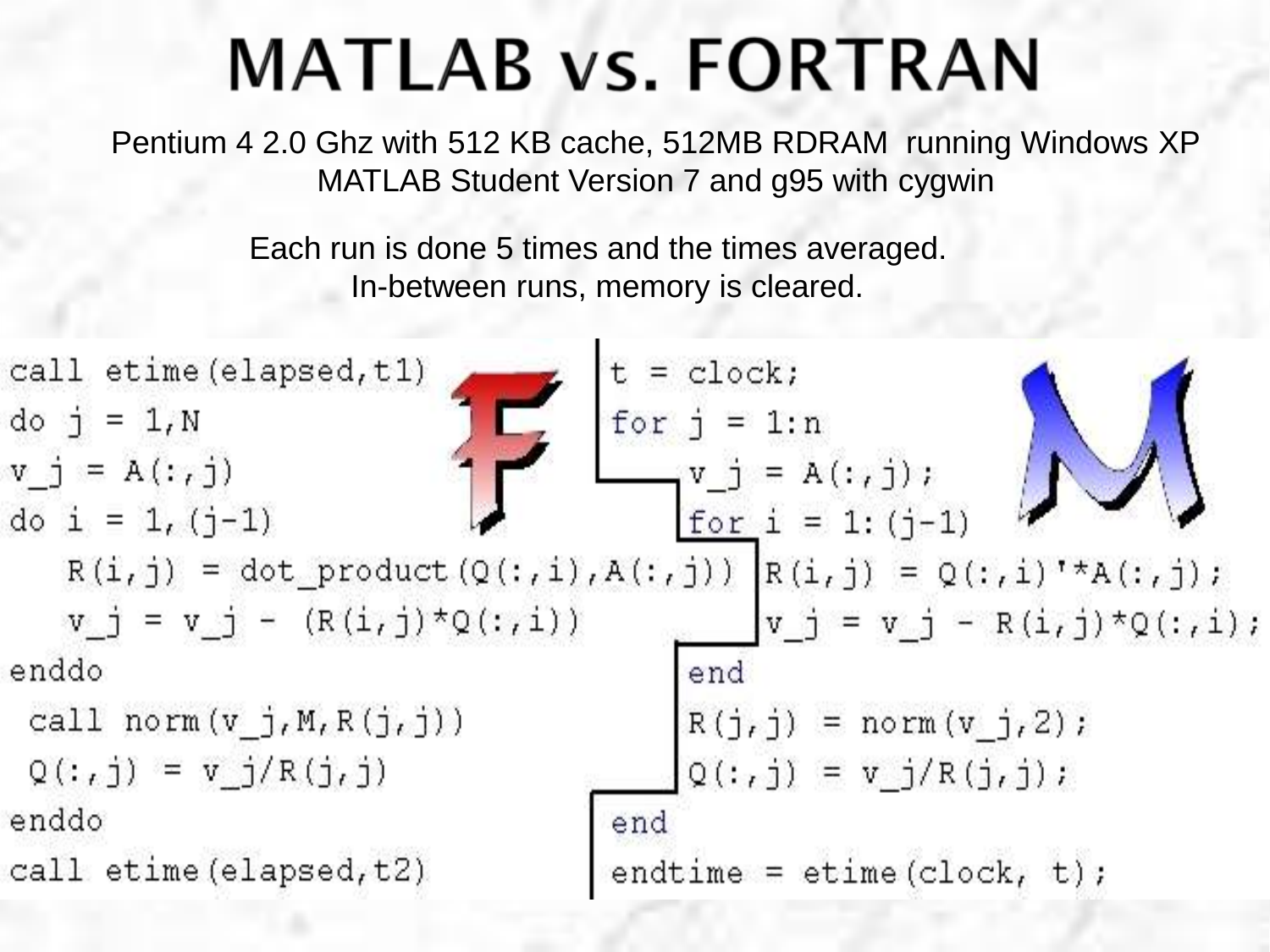#### **MATLAB vs. FORTRAN**

Serial CGM QR-Factorization run times for A(2N,N)

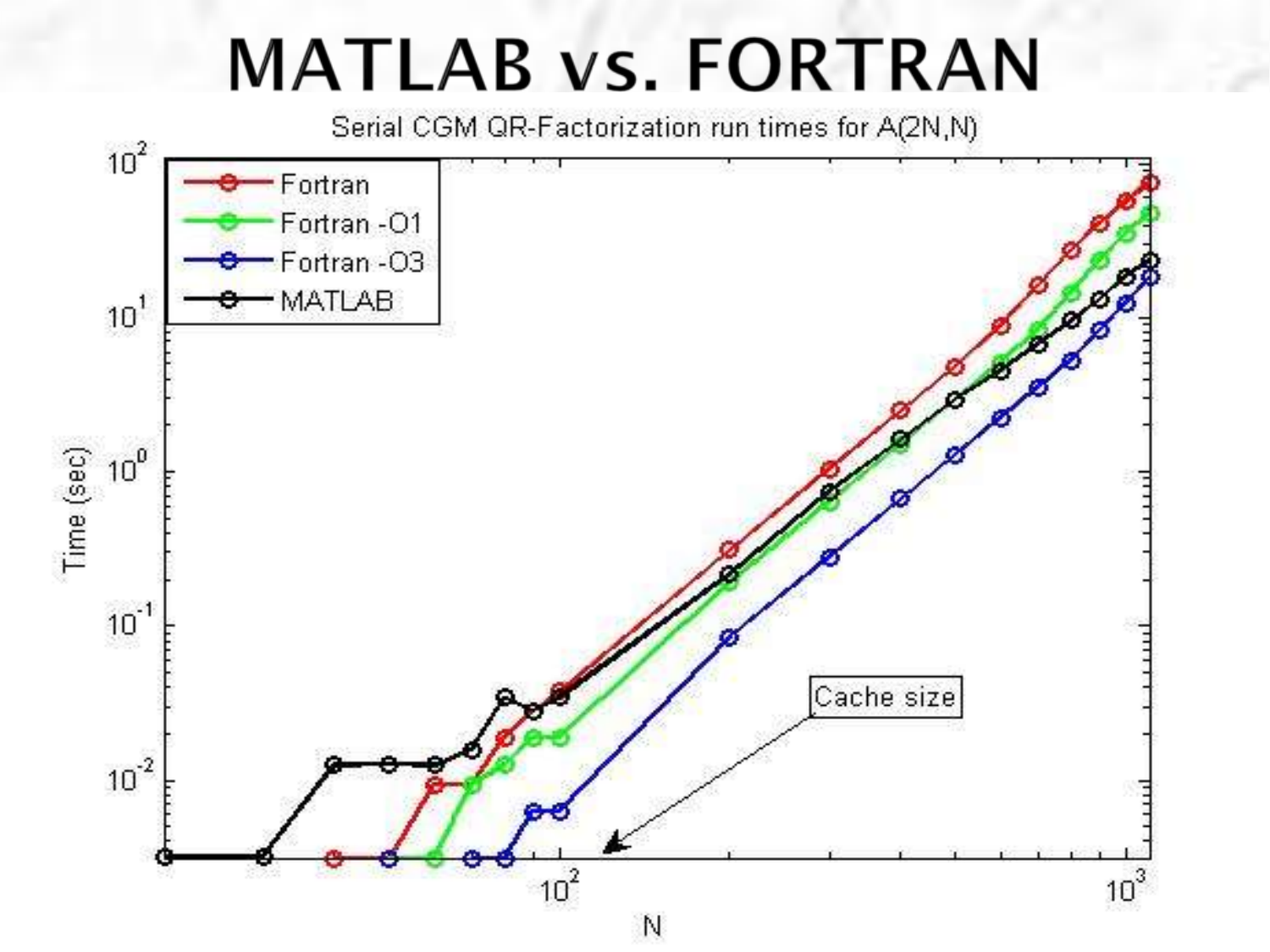#### **MATLAB vs. FORTRAN**

Serial CGM QR-Factorization run times for A(2N,N)

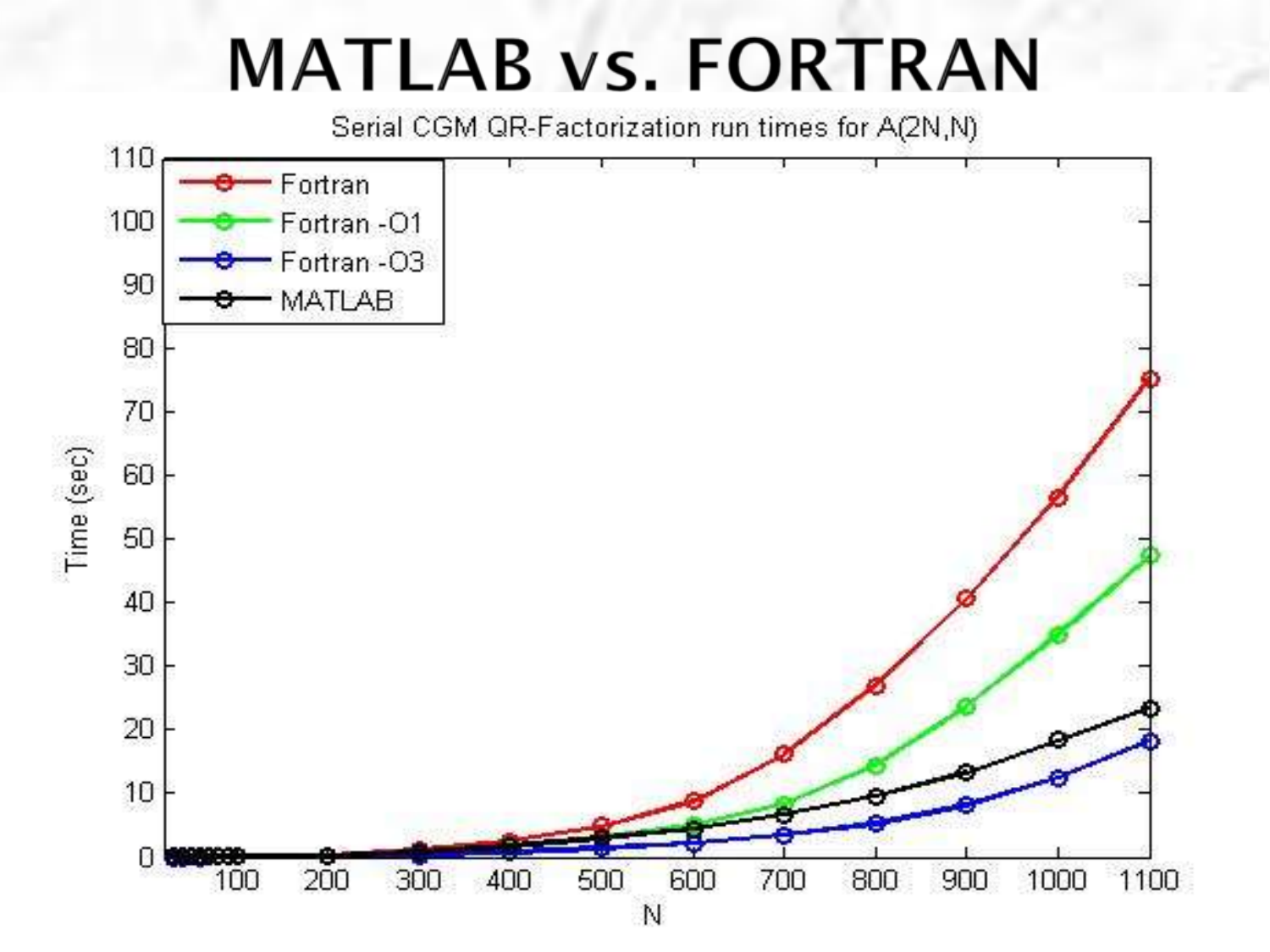

Four Dual Quad-core Xeons with 4GB RAM per Node configured as 4 Processors Per Node for MPI/Batch (16 total processors)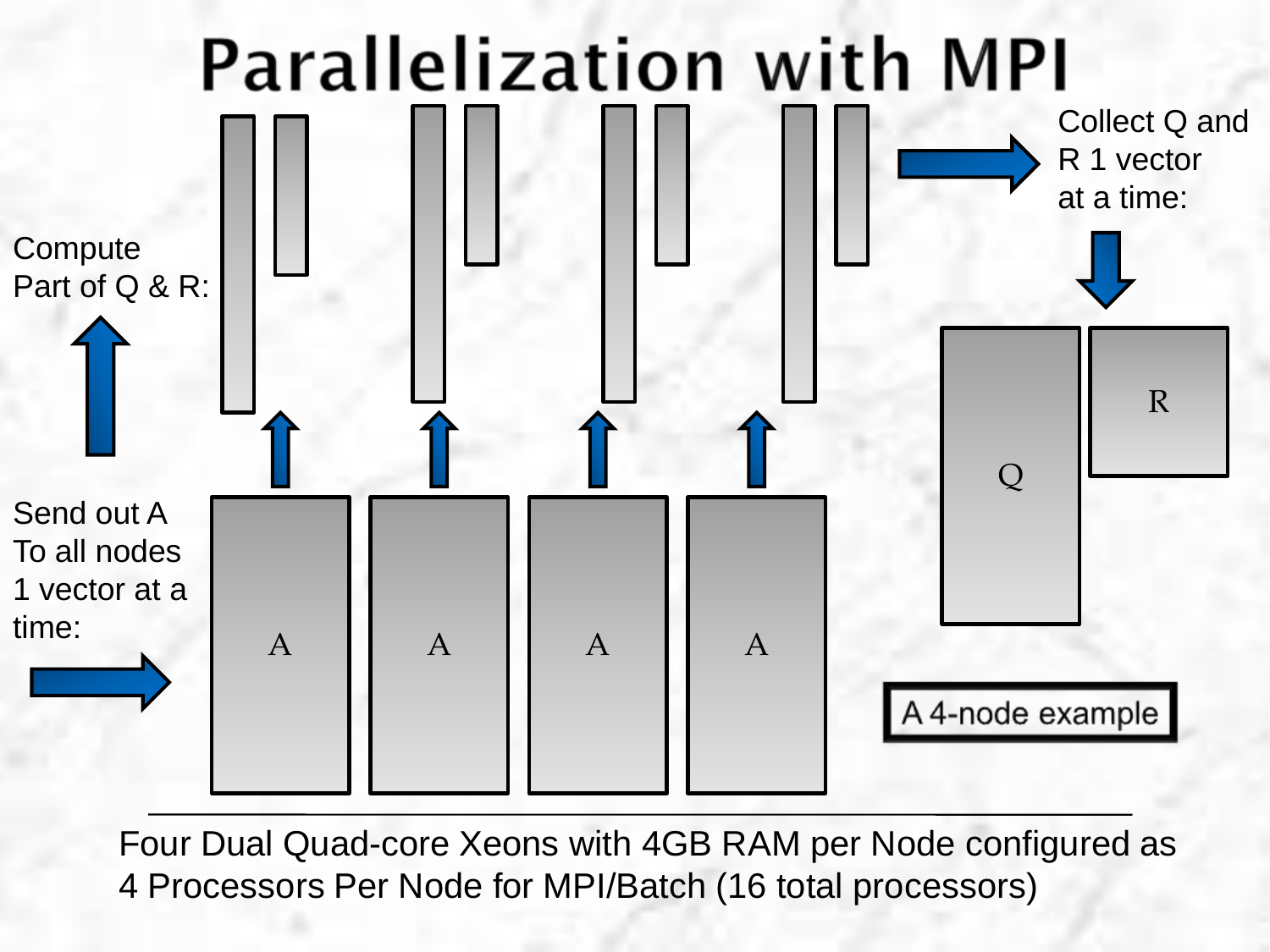#### **Parallelization with MPI**

call MPI INIT(ierr) call MPI COMM SIZE (MPI COMM WORLD, numnodes, ierr) call MPI COMM RANK (MPI COMM WORLD, myid, ierr)

#### Initialization...........

 $do$   $i=1,N$ 

call MPI BCAST $(A(:, i), M, MPI$  DOUBLE PRECISION, 0, MPI COMM WORLD, ierr)

enddo

ε

# **Compute Q and R pieces...**

```
do i=1, NpNcall MPI GATHERV(Q(:,i), M, MPI DOUBLE PRECISION, Q(1, i),
                  rcountsM, displsM, MPI DOUBLE PRECISION, 0,
&.
                  MPI COMM WORLD, ierr)
call MPI GATHERV(R(:, i), N, MPI DOUBLE PRECISION, R(1, i),
                  rcountsN, displsN, MPI DOUBLE PRECISION, 0,
δ.
\overline{\mathcal{S}}MPI COMM WORLD, ierr)
```
enddo

# **Validation....**

call MPI Finalize (ierr)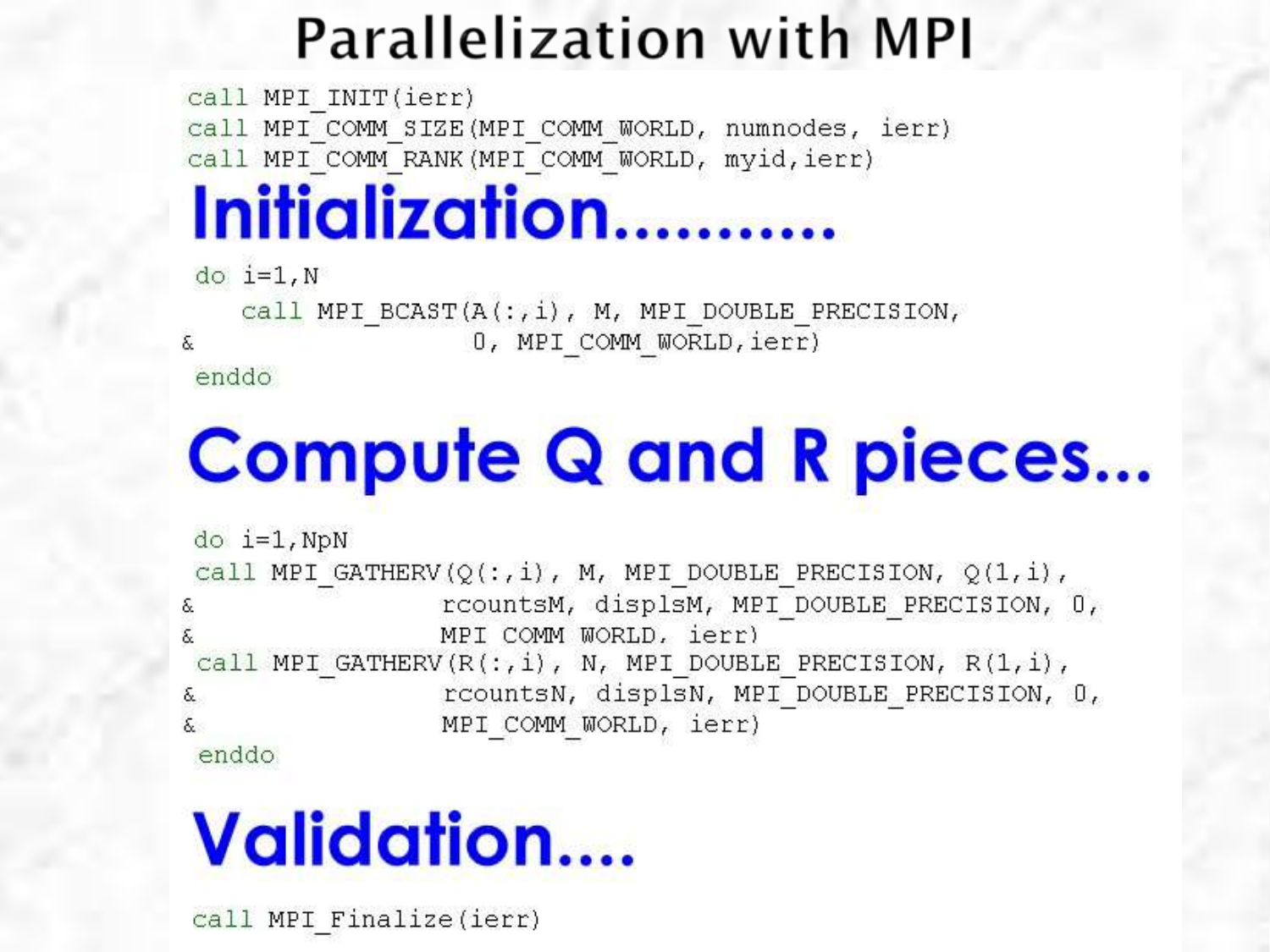# **Parallel Computation Results**

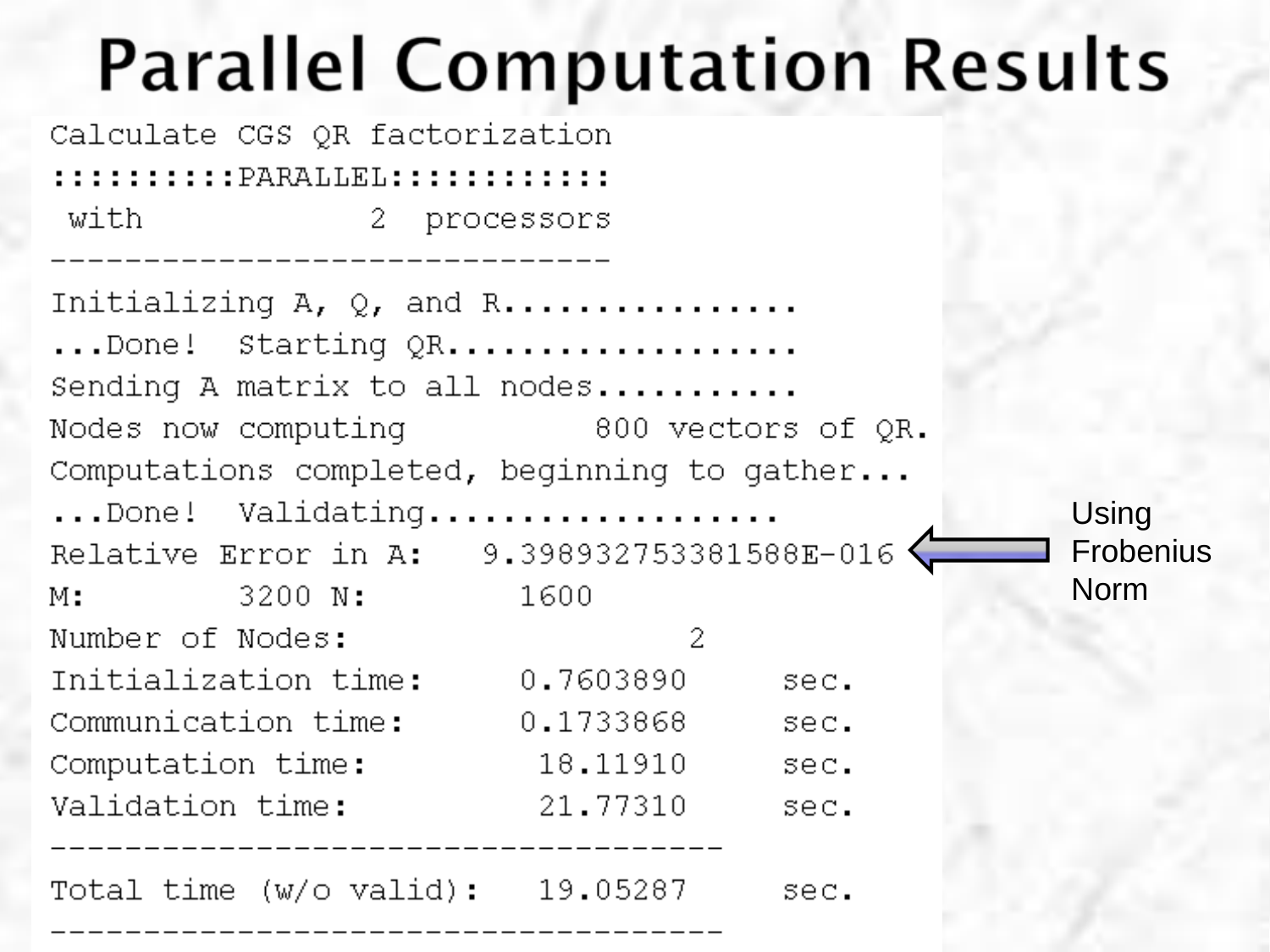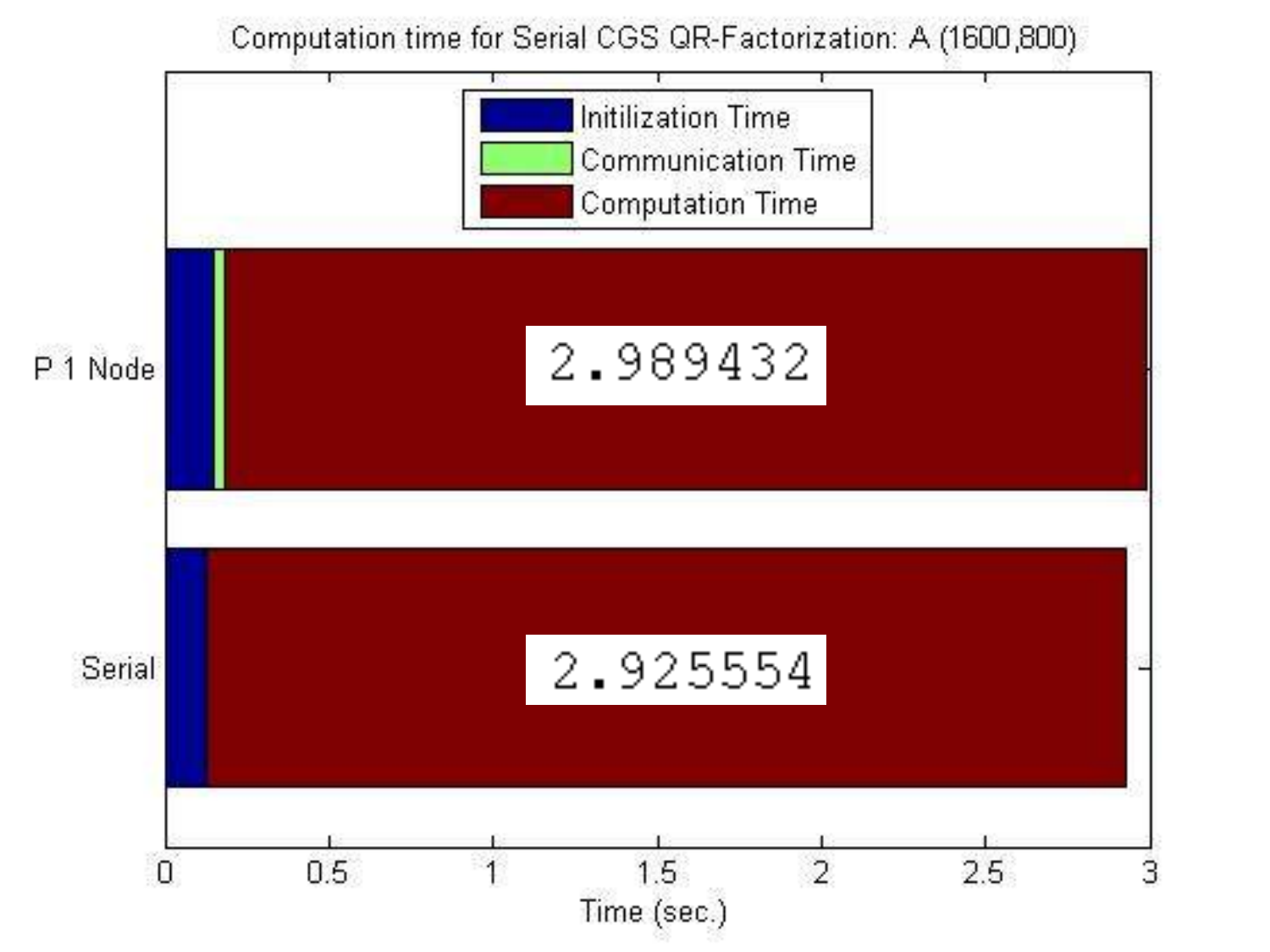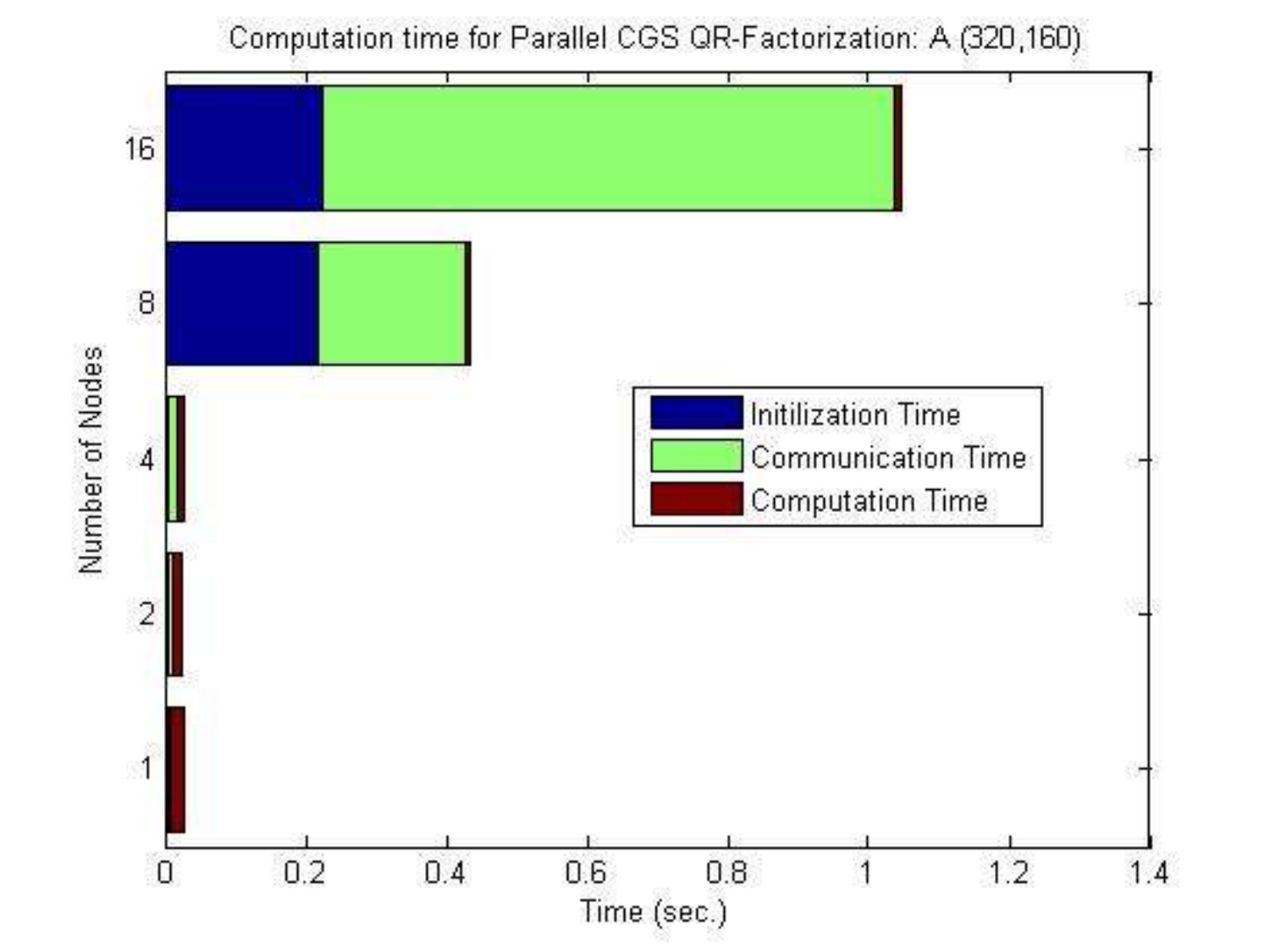

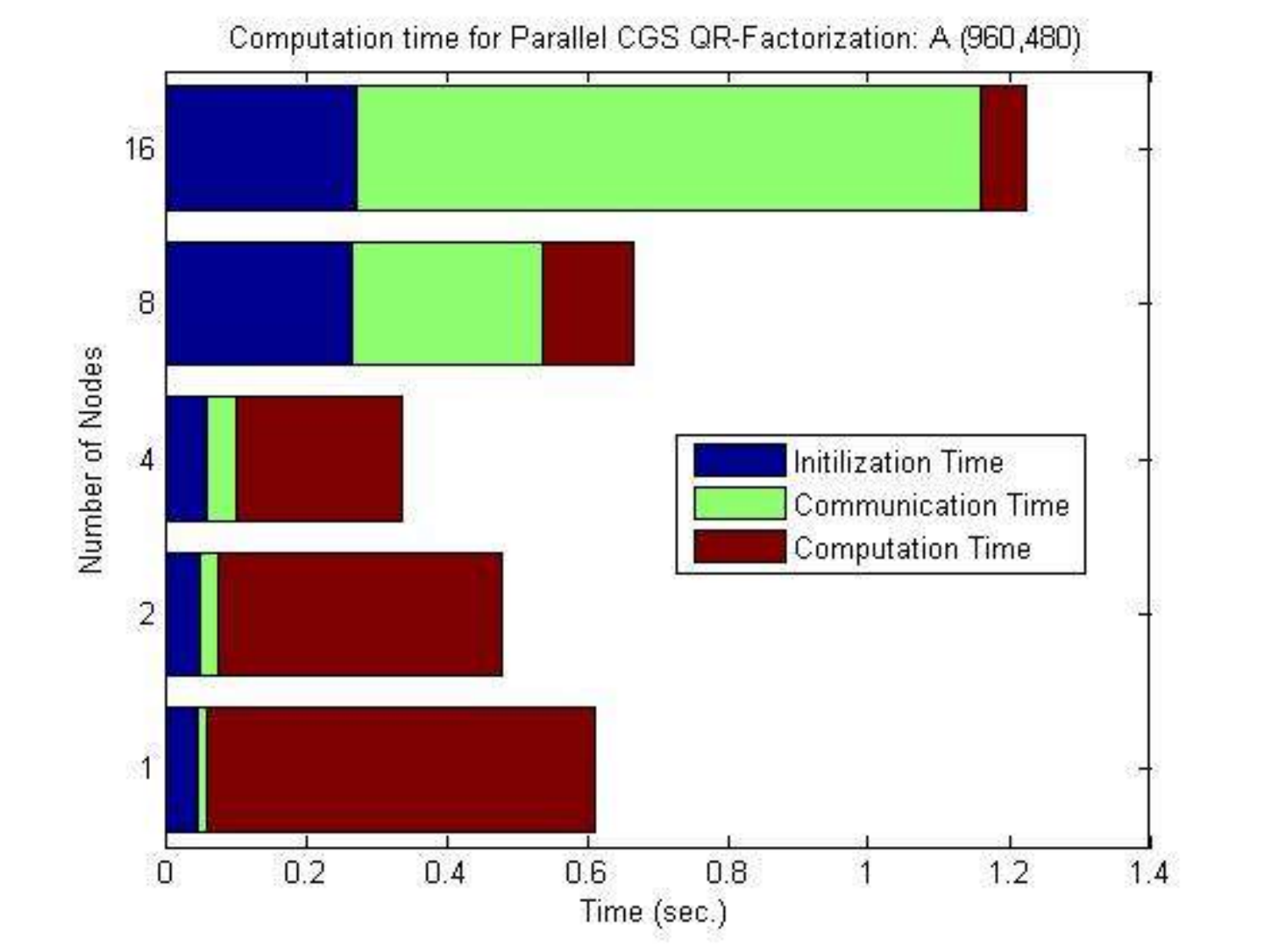

Computation time for Parallel CGS QR-Factorization: A (2240,1120)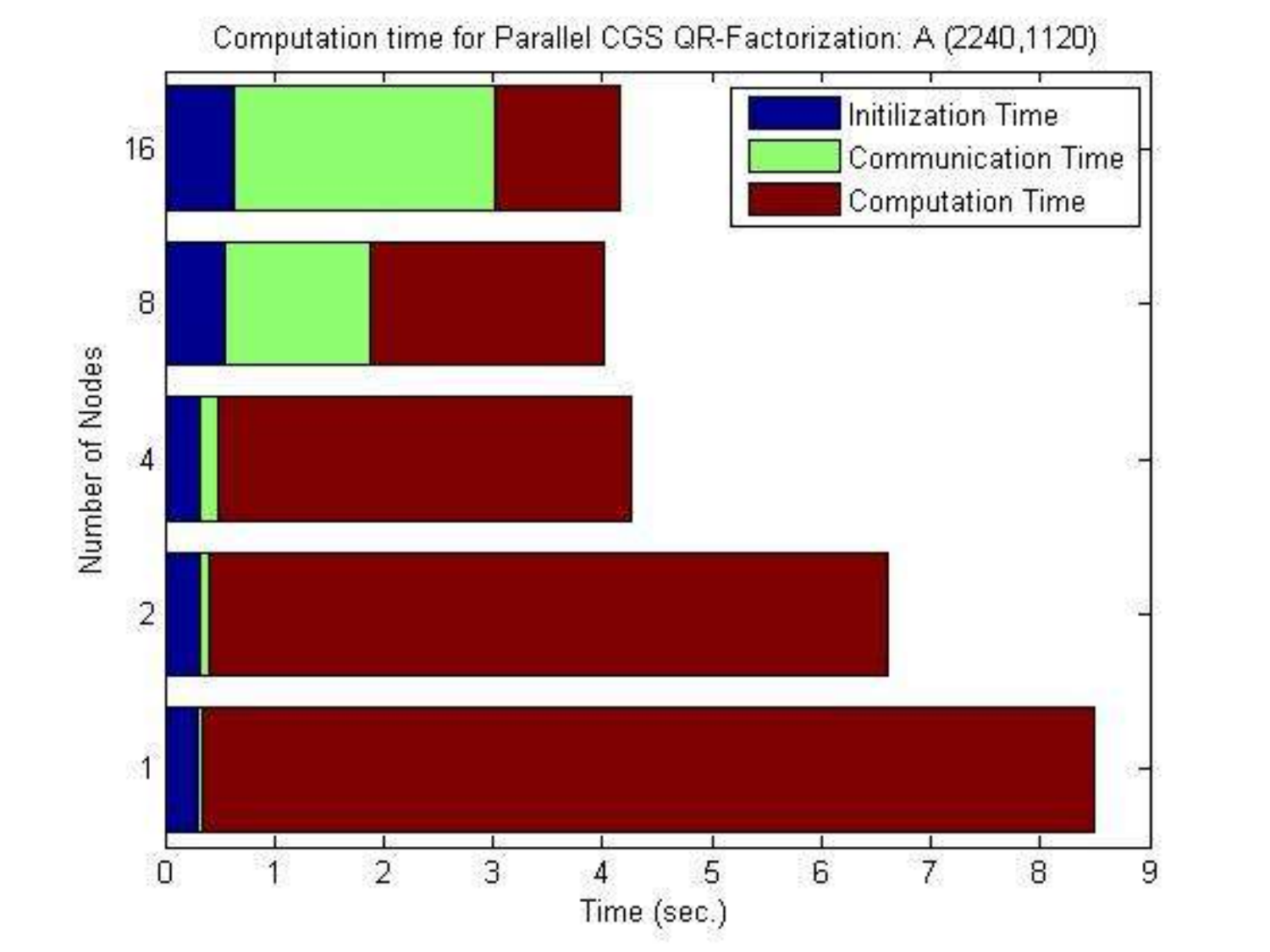

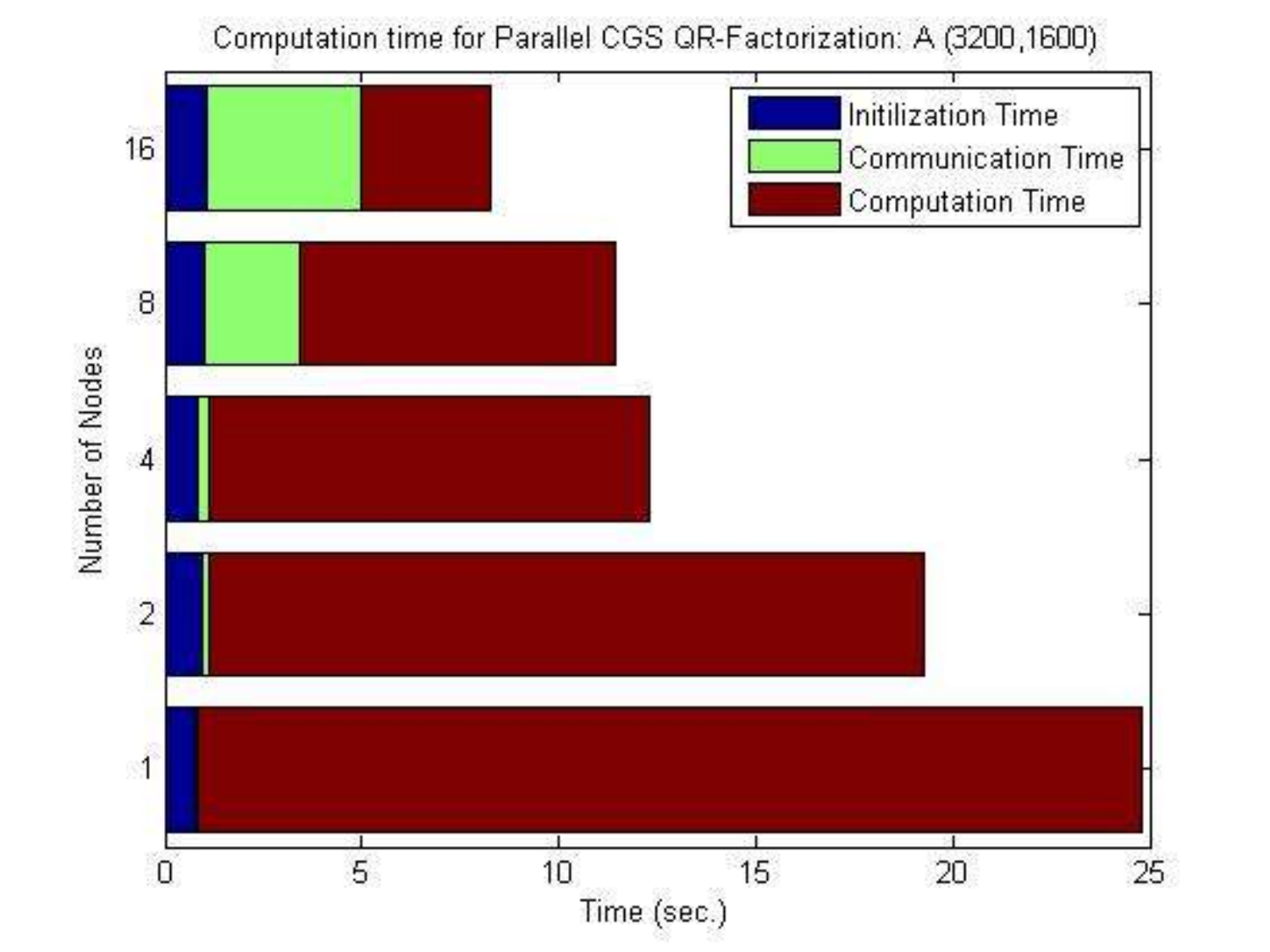

Computation time for Parallel CGS QR-Factorization: A (6400,3200)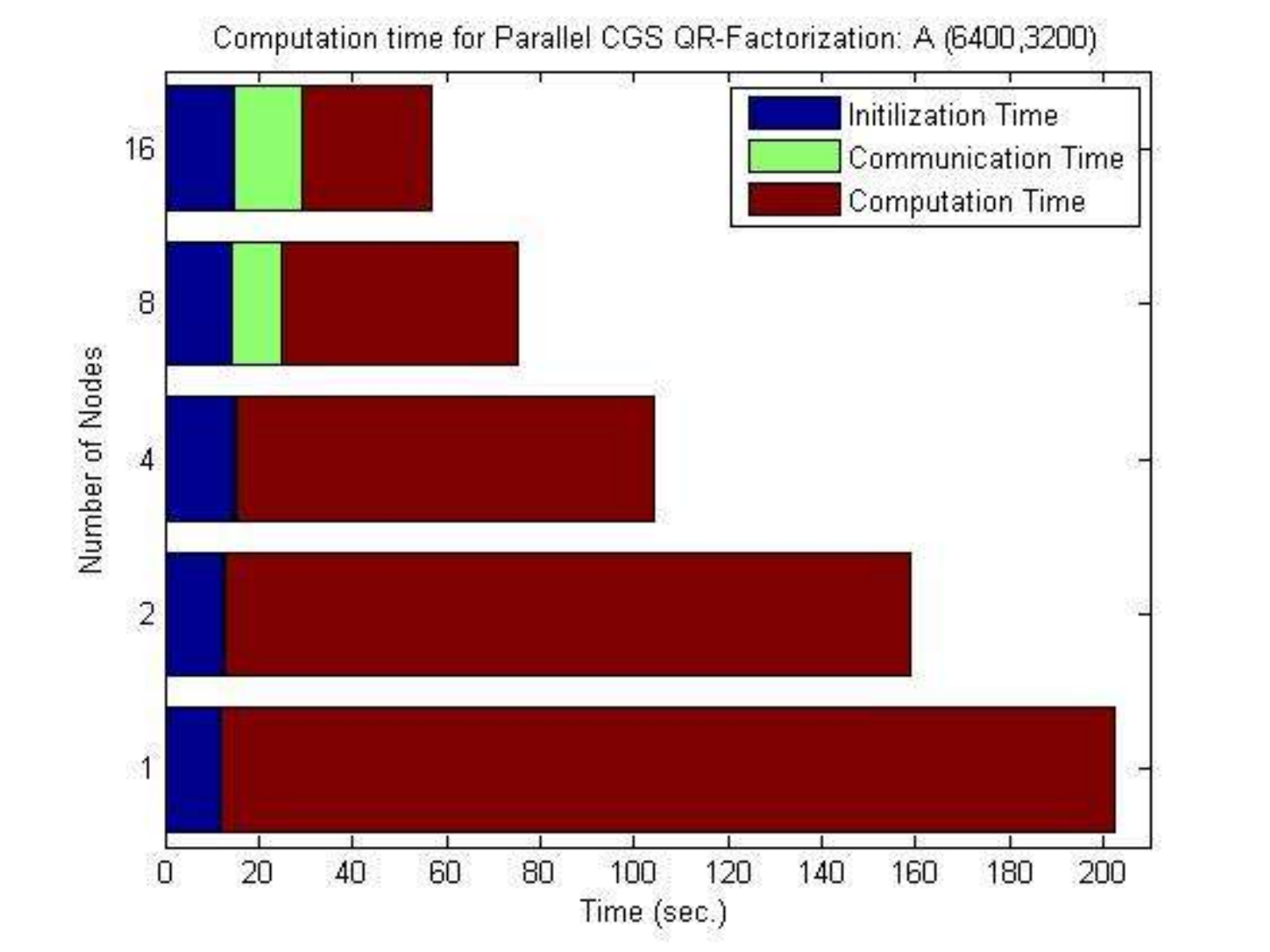# **Parallel Computation Results**

Should dynamically change send packet size, and probably use sends and receives instead of broadcast and gather…. Why? Because:

p0 15046: (3.781408) xx shmalloc: returning NULL; requested 65576 bytes p3 15049: (3.779917) xx shmalloc: returning NULL; requested 65576 bytes p1 15047: (3.779971) xx shmalloc: returning NULL; requested 16424 bytes p0 15046: (3.781497) p4 shmalloc returning NULL; request = 65576 bytes

P4 GLOBMEMSIZE (in bytes); the current size is 4194304  $p3$  15049: (3.780033)  $p4$  shmalloc returning NULL; request = 65576 bytes You can increase the amount of memory by setting the environment variable

p0 15046: p4 error: alloc p4 msg failed: 0 p3 15049: p4 error: alloc p4 msg failed: 0 p1\_15047: p4\_error: alloc\_p4\_msg failed: 0

Also, since CGS inner loop is from i=1:j-1, the distribution of work to Each node is not equal. This should be fixed as well.